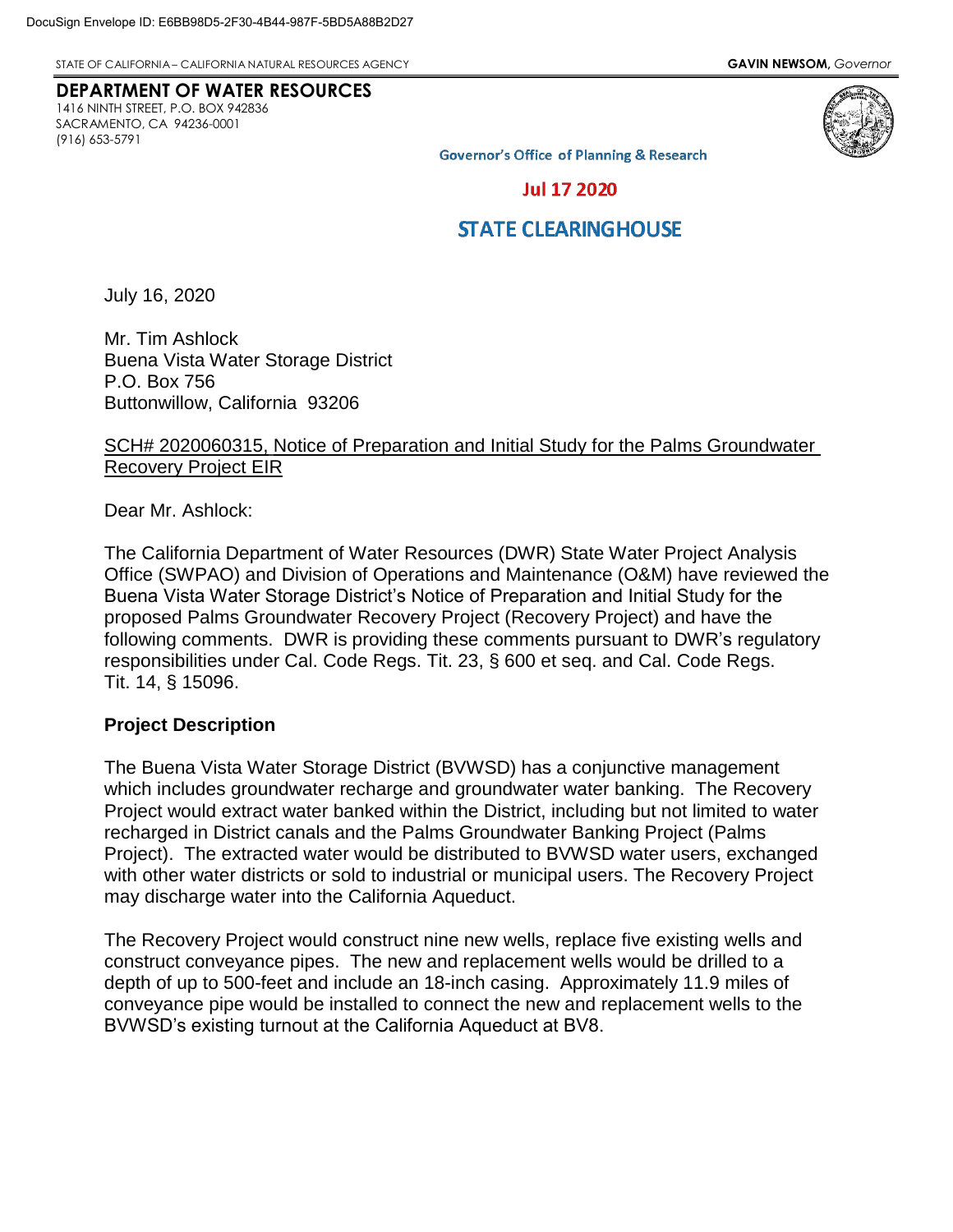Mr. Tim Ashlock July 16, 2020 Page 2

## **Specific Comments**

### **1.4.2 Project Facilities and Construction**

Section 1.4.2 states, "[t]he water pipelines will connect to the District's existing turnout at the California Aqueduct at BV8. BV8 can be used to either input water to the Aqueduct or to withdraw water from the Aqueduct."

According to DWR records, the BV-8 turnout is not currently a turn-in, therefore it is not able to input water. The EIR needs to provide supporting evidence that the current BV-8 turnout is a turn-in/turnout. If the Recovery Project needs to modify BV-8 to a turnin/turnout, that action needs to be added to the Project Facilities and Construction section. In addition, BVWSD will need permission from DWR to make any such modifications.

## **1.5 AGENCY REVIEW AND APPROVALS**

The Recovery Project may require multiple approvals from DWR. If a modification at turnout at the California Aqueduct at BV8, BVWSD will need permission from DWR to make the modification. In addition, as the NOP/IS indicates, DWR approval is required to pump into the California Aqueduct. This is accomplished through a turnout agreement which must be executed prior to connecting the proposed wells to the SWP.

### **2.7 Geology and Soils and 2.71 Environmental Setting**

The NOP/IS states that subsidence which impacts infrastructure in the Recovery Project area has not been observed. The Recovery Project is within Basin 5-022 and the Buena Vista Groundwater Sustainability Agency (BVGSA) jurisdiction. The Sustainable Groundwater Management Act (SGMA) classifies Basin 5-022 as critically over drafted.

The NOP/IS subsidence analysis focuses on the extraction wells, explaining that because the BVGSA discourages groundwater extraction from beneath E-clay, recovery wells constructed as part of the Recovery Project will not be constructed below the E-clay. The analysis concludes, "[g]iven that the range of groundwater elevations expected during implementation of the Recovery Project will be within the range of elevations that has been experienced in the past, the risk of subsidence which result in damage to infrastructure is less-than-significant and these topics will not be evaluated further in the EIR."

DWR finds the subsidence evaluation in the NOP/IS inadequate for our responsible agency purposes. DWR requests the EIR include a Geology and Soils section which includes the reports and analysis which are the basis for the conclusion that, due to the project design feature where recovery wells would not be constructed below the E-clay, the risk of subsidence in Basin 5-022 is less than significant.